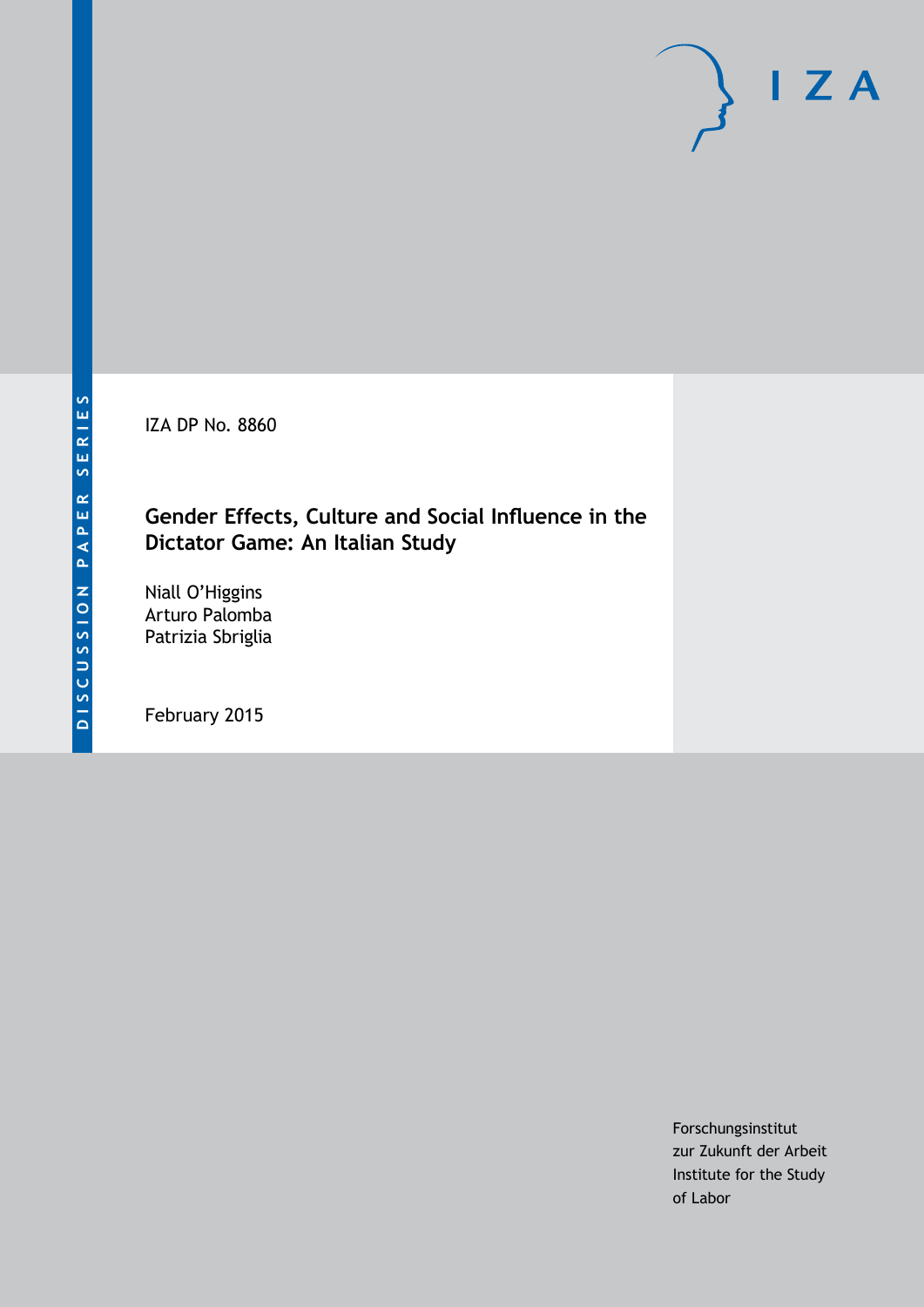# **Gender Effects, Culture and Social Influence in the Dictator Game: An Italian Study**

## **Niall O'Higgins**

*University of Salerno and IZA*

### **Arturo Palomba**

*University of Naples II*

### **Patrizia Sbriglia**

*University of Naples II*

Discussion Paper No. 8860 February 2015

IZA

P.O. Box 7240 53072 Bonn **Germany** 

Phone: +49-228-3894-0 Fax: +49-228-3894-180 E-mail: [iza@iza.org](mailto:iza@iza.org)

Any opinions expressed here are those of the author(s) and not those of IZA. Research published in this series may include views on policy, but the institute itself takes no institutional policy positions. The IZA research network is committed to the IZA Guiding Principles of Research Integrity.

The Institute for the Study of Labor (IZA) in Bonn is a local and virtual international research center and a place of communication between science, politics and business. IZA is an independent nonprofit organization supported by Deutsche Post Foundation. The center is associated with the University of Bonn and offers a stimulating research environment through its international network, workshops and conferences, data service, project support, research visits and doctoral program. IZA engages in (i) original and internationally competitive research in all fields of labor economics, (ii) development of policy concepts, and (iii) dissemination of research results and concepts to the interested public.

IZA Discussion Papers often represent preliminary work and are circulated to encourage discussion. Citation of such a paper should account for its provisional character. A revised version may be available directly from the author.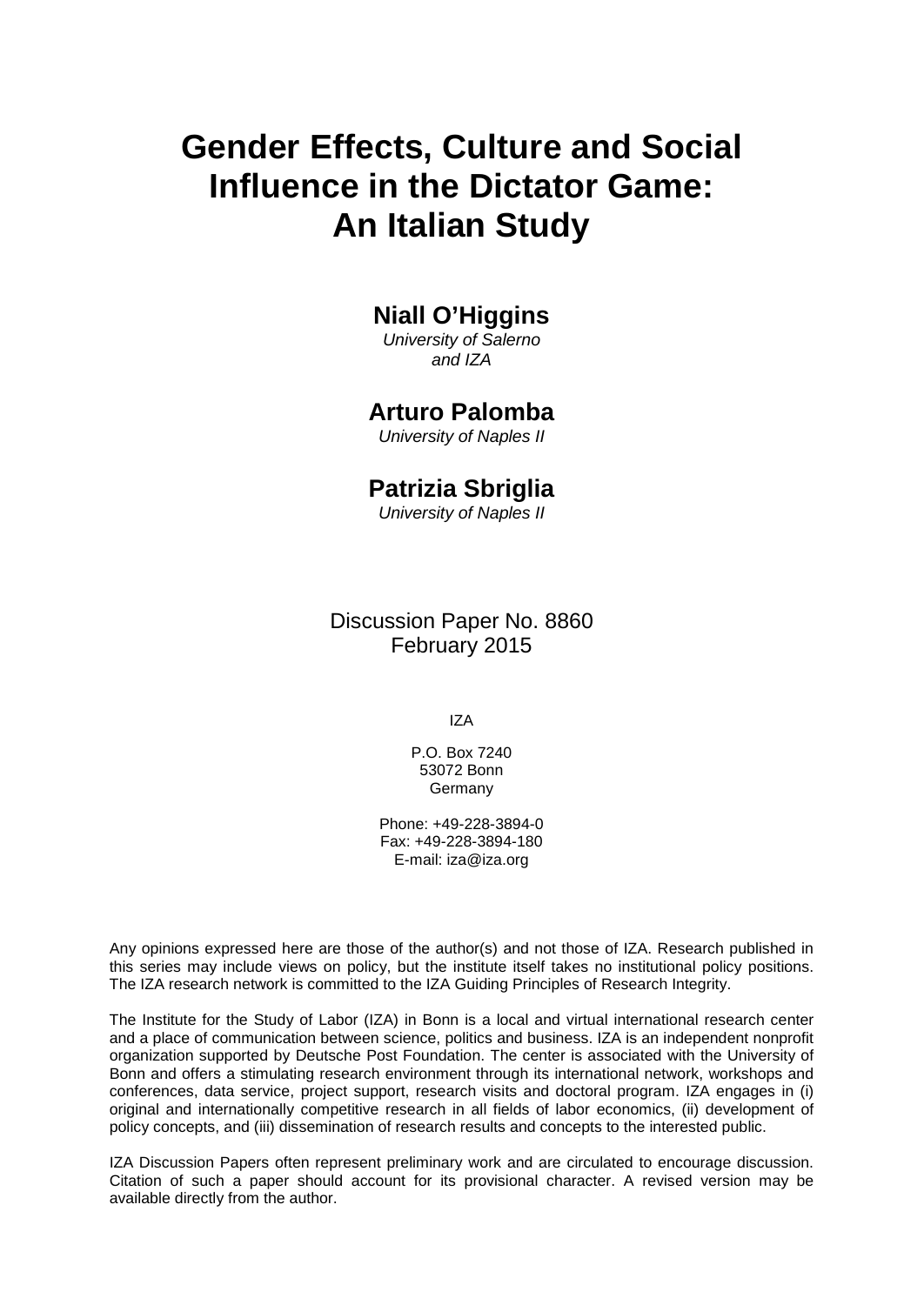IZA Discussion Paper No. 8860 February 2015

# **ABSTRACT**

# **Gender Effects, Culture and Social Influence in the Dictator Game: An Italian Study**

There is little consensus on whether women are more generous than men; some research results indicate a higher propensity towards giving of female dictators, whilst others suggest the opposite. Two explanations have been put forward. According to the first one, women are more generous than men and the conflicting results are due to the way preferences are elicited (Eckel and Grossman, 2002), since women are more sensitive to "social cues" and their preferences are more "malleable" (Croson and Gneezy, 2009). According to the second one, the institutional culture and the role women have in society are key elements in shaping gender differences in preferences. In fact, in matrilineal societies (Gong et al.; 2014; Gneezy et al.; 2009), women are self-oriented, more competitive and less generous than men, since they have an important role as economic decision makers in the family and the society. We test these alternative hypotheses running Dictators experiments in Italy, a western country with a matrilineal culture, introducing – at the same time – social influence in the design. We find more support to the hypothesis on the cultural role in shaping preferences, rather than the effects of social influence.

JEL Classification: C90, C91, D03, J16

Keywords: social influence, gender, social preferences, experiments, dictator game

Corresponding author:

Patrizia Sbriglia Department of Economics University of Naples II Gran Priorato di Malta, Capua (CE) Italy E-mail: [Patrizia.Sbriglia@unina2.it](mailto:Patrizia.Sbriglia@unina2.it)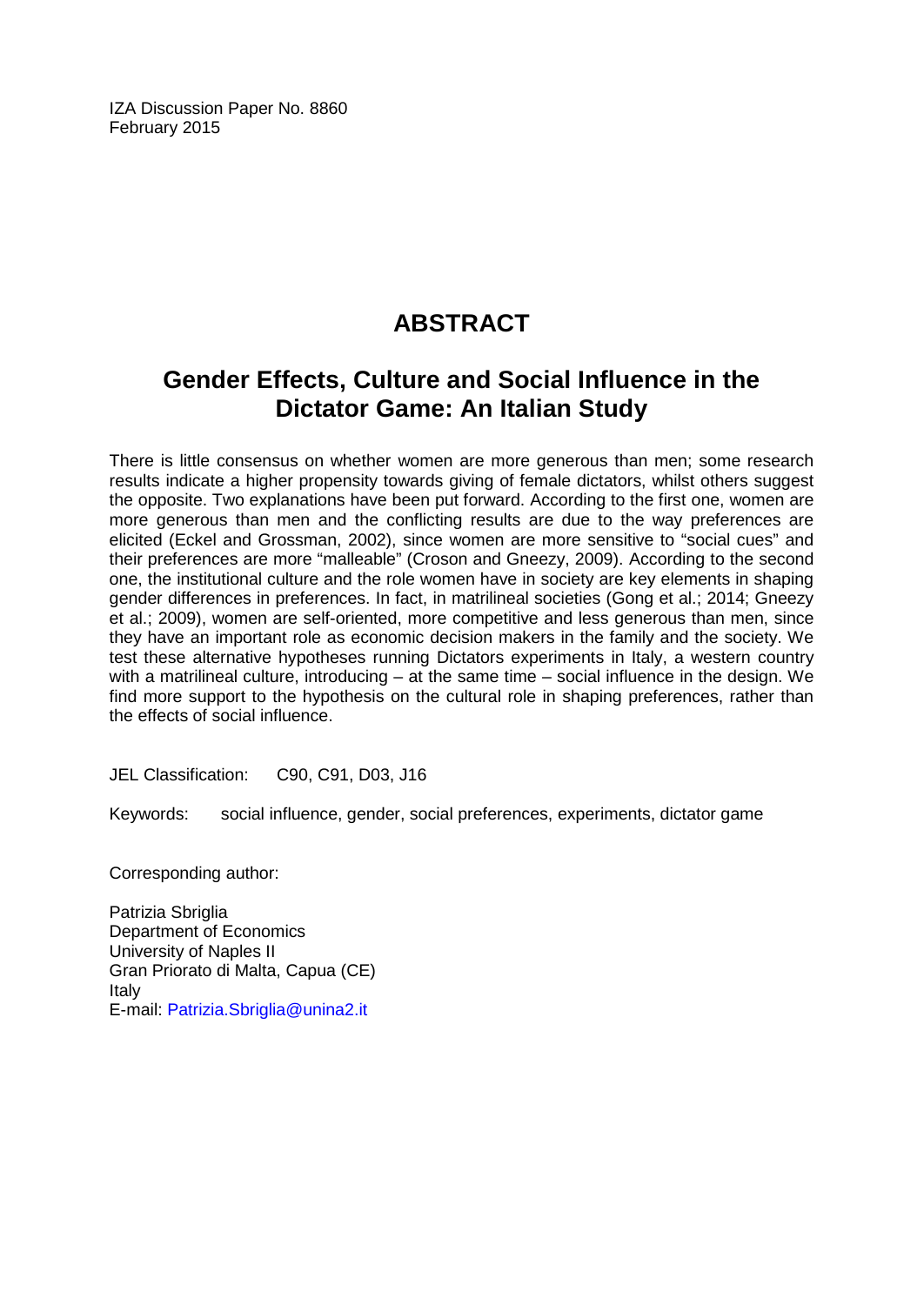#### **1. Introduction**

The impact on behaviour of gender differences in preferences is an important topic of much relevance to economics and economic policy; evidence of such differences can be found in all forms of economic and social exchanges. Much research have been devoted to the evaluation and to the study of the causes of gender divergence in behaviour and choice. Experimental Economics has proved a useful instrument in this area, providing evidence on sex differences in both economic preferences and risk attitudes. Great attention has been paid to the evaluation of gender biases in social preferences, altruism and pro- social behaviour. The importance of the issue arises from the fact that many social environments which are economically relevant – such as the labour market and the provision of public goods – are affected by individuals' preferences including their attitudes towards giving, trusting and cooperating.

One influential result in this specific field is that women are more pro-socially oriented than men, less selfish and more cooperative. Quoting C. Darwin ("women are tender and men are ambitious…"), Eckel and Grossman, 1998, find that women donate twice as much as male dictators. Similar results have been found in several replications of Dictator Game experiments (see Handbook of Experimental Economics results, 2008a, Croson and Gneezy, 2009), however, a consensus is lacking on the general applicability of the result. Indeed, the finding has so often been contradicted (see Croson and Gneezy, 2009, for an extended review) that a number of possible explanations for the opposite view have also been put forward.

One important possible explanation for the contradictory findings is that sex differences in social preferences are particularly sensitive to the way such preferences are elicited (Croson and Gneezy, 2009; Eckel and Grossman, 1998). For example, as far as altruism and generosity (in the dictator game) are concerned, sex differences are found in experiments where choices are elicited in a totally anonymous context, but the evidence is much less clear cut if the condition of anonymity is relaxed.

In choices where generosity and inequity aversion play a role (the ultimatum game), there are similar results but with a further complication. In any strategic context, in fact, choices are affected by strategic uncertainty; therefore, observed behavioural differences due to differences in risk attitudes may erroneously be attributed to differences in individuals' social preferences,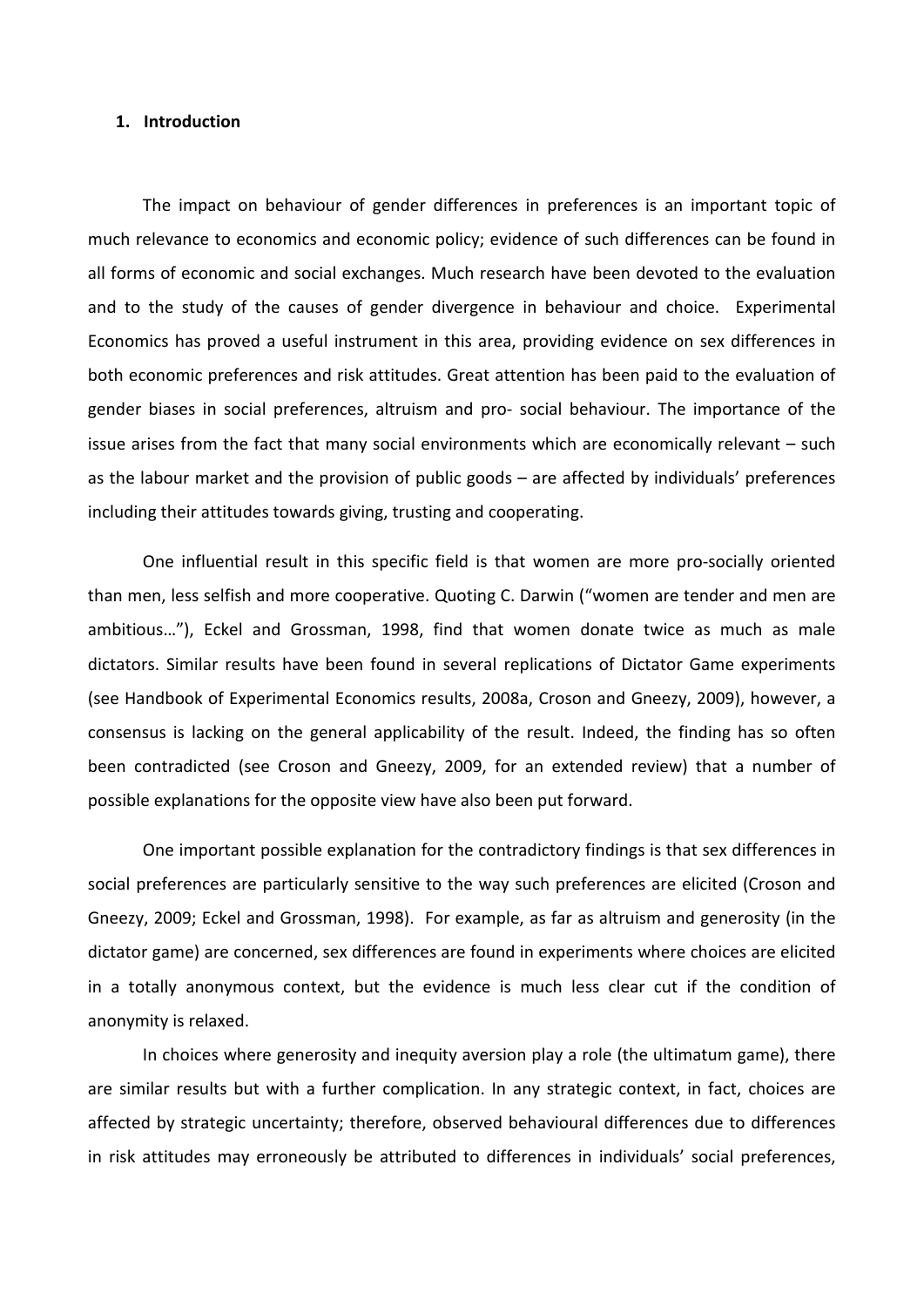(Eckel and Grossman, 2008a); the extent to which men and women's choices differ may not be separately identifiable.

The fact that sex differences are identified in some specific contexts but disappear (or become negligible) in others suggests that women and men perceive and respond to sociality – or social cues, social network composition, social pressure, etc. - in a different way, and that the measurement of the difference in their social behaviour is affected by the context in which they are operating. Thus, there are difference in social preferences, however, the different response of men and women to social relationships may confuse the results of the investigations.

Both experimental and psychological research on gender differences have provided strong support to the hypothesis that women are much more sensitive than men to "social cues". Furthermore, measuring the impact that the observation of peers' actions may produce on behaviour is in itself a key element in understanding how women and men respond to social relationships and adapt to the observed rules of conduct in social groups and networks, therefore the topic has attracted much attention in both fields.

To take some examples, Kettner and Ceccato (2014) interpret as socially relevant the sex pairing in the dictator game, arguing that women respond differently to women co-players than to men co-players.<sup>1</sup> Similarly, Balliet et al. (2011) conduct a meta-analytic review of sex differences in cooperative behaviour, concluding that women are more cooperative in some contexts, less in others, compared to men. This depends on the different response to social relationships and groups. Women tend to be kinder and cooperative to friends and family, men are more cooperative to strangers and in larger groups. Also, the gender composition of the social group may play a role in shaping the difference. Balliet et al. (2011) report that women are more cooperative in all-female groups; however, the same evidence is not found in allocation models (Dwefenberg and Muren; 2006).

A further element of difference in the way men and women react to social relationships and contexts, is provided by the experimental evidence on the effects' of peers influence. Charness and Rustichini (2010) examine women and men's behaviour in social dilemma games where choices are made publicly under the scrutiny of an external party of peers. Women tend to be more sensitive to peer pressure and to be more cooperative when their choice is being observed.

<span id="page-4-0"></span> $<sup>1</sup>$  Specifically, they argue that women tend to be more competitive and less altruistic when facing women. They quote</sup> a number of papers corroborating this point of view.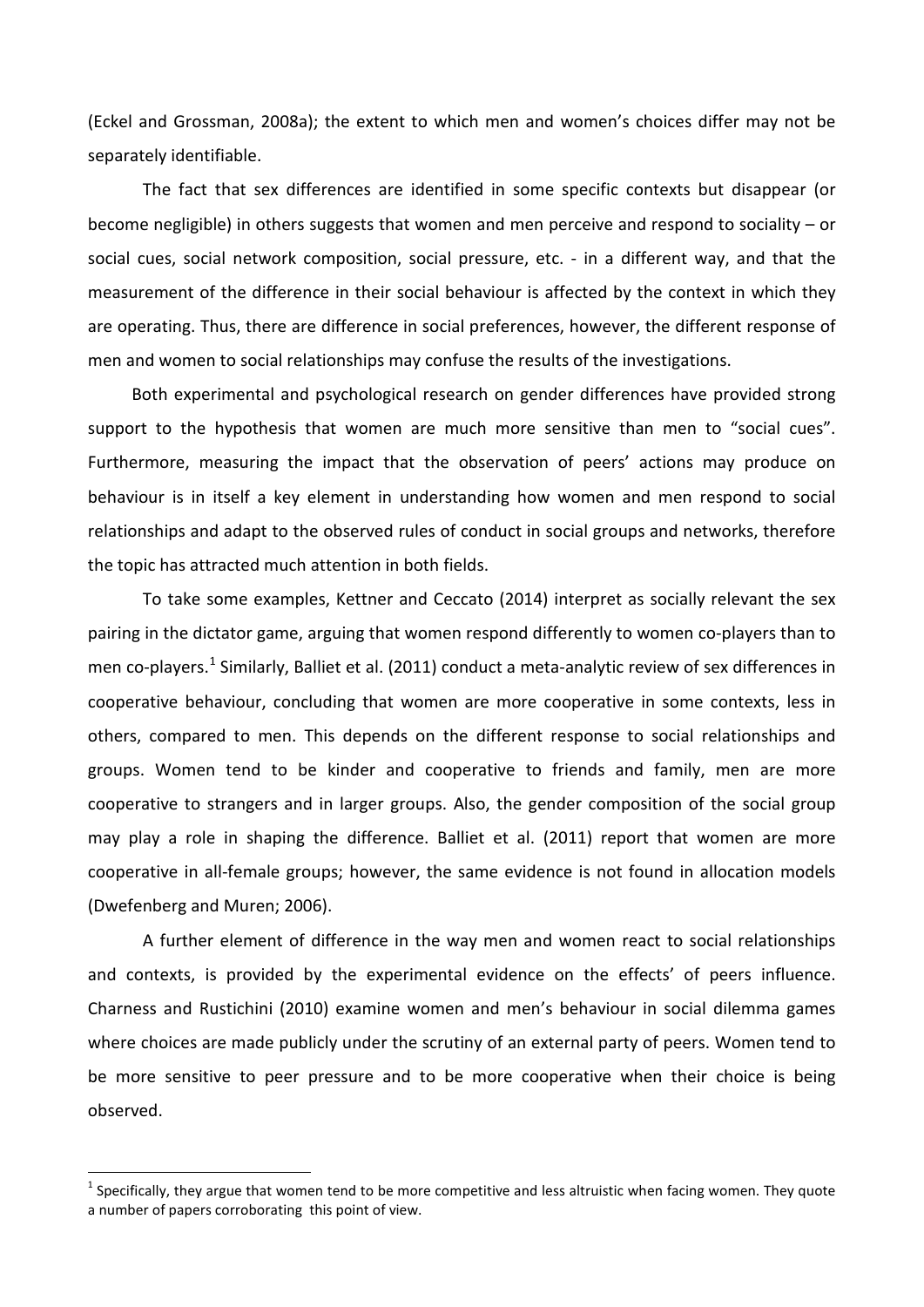Women and men also differ in the perception of what can be regarded as "socially fair behaviour" and on their willingness to conform to it. In Della Vigna et al. (2013), the authors find that that women tend to be as generous as men in a door-to-door solicitation, but controlling for the solicitors avoidance, then the female's level of altruism is significantly reduced.

The hypothesis that women tend to conform to socially fair behaviour is supported by the results of a modified Dictator Game (Heinz et al., 2012) where respondents move first and gain the endowment on which the Dictator have then to decide the final allocation. The experiments consist of three different designs: "the real effort design", where respondents gain the endowment, "the windfall design" where the endowments are randomly allocated to respondents; "the lottery design" where endowments are allocated to respondents according to a lottery. The authors find that female dictators allocate higher shares of the endowment in the real effort design, particularly to respondents who worked hard to gain the final pot. On the contrary, they do not find significant differences in male dictators' donations across treatments. Overall, they find that women dictators tend to be more generous and men tend to be more selfish.  $2$ 

Recently, field experiments have provided an important contribution to the debate on gender differences in pro-social behaviour, by taking a completely different perspective on the issue and achieving very innovative results.

Specifically, Gong et al.; 2014, and Gneezy et al.; 2009, have conducted field experiments in different societies in China, Tanzania and India. The distinguishing trait of these ethnical groups lies in the position women have in the community and the relevance of their roles as economic decision makers in family life.

Specifically, Khasi in India and Masuo in China are matrilineal societies, women manage the family income and take economically relevant decisions. Yo in China and Masaai in Tanzania are patriarchal societies and the roles of men and women are reversed. The authors study gender differences in altruism and propensity to compete. Their results are striking: in societies where women have an important role in the economic life, they are less altruistic and more competitive than men.

<span id="page-5-0"></span> $2$  Also, men and women differ on the expectations they have on the outcome of social exchanges. Focusing on the dictator game, Rigdon and Levine (2011), find that when the expectations on the other's giving are homegrown, then there is a substantial difference in men and women altruistic behavior, however, when expectations of receiving are uniform, differences disappear. Aguilar et al.; (2009) find that women *expect* women to be more generous while men believe there are no differences. Both papers open an interesting field of investigation, since they claim gender differences in behavior may arise because men and women have different expectations on how men and women will act socially.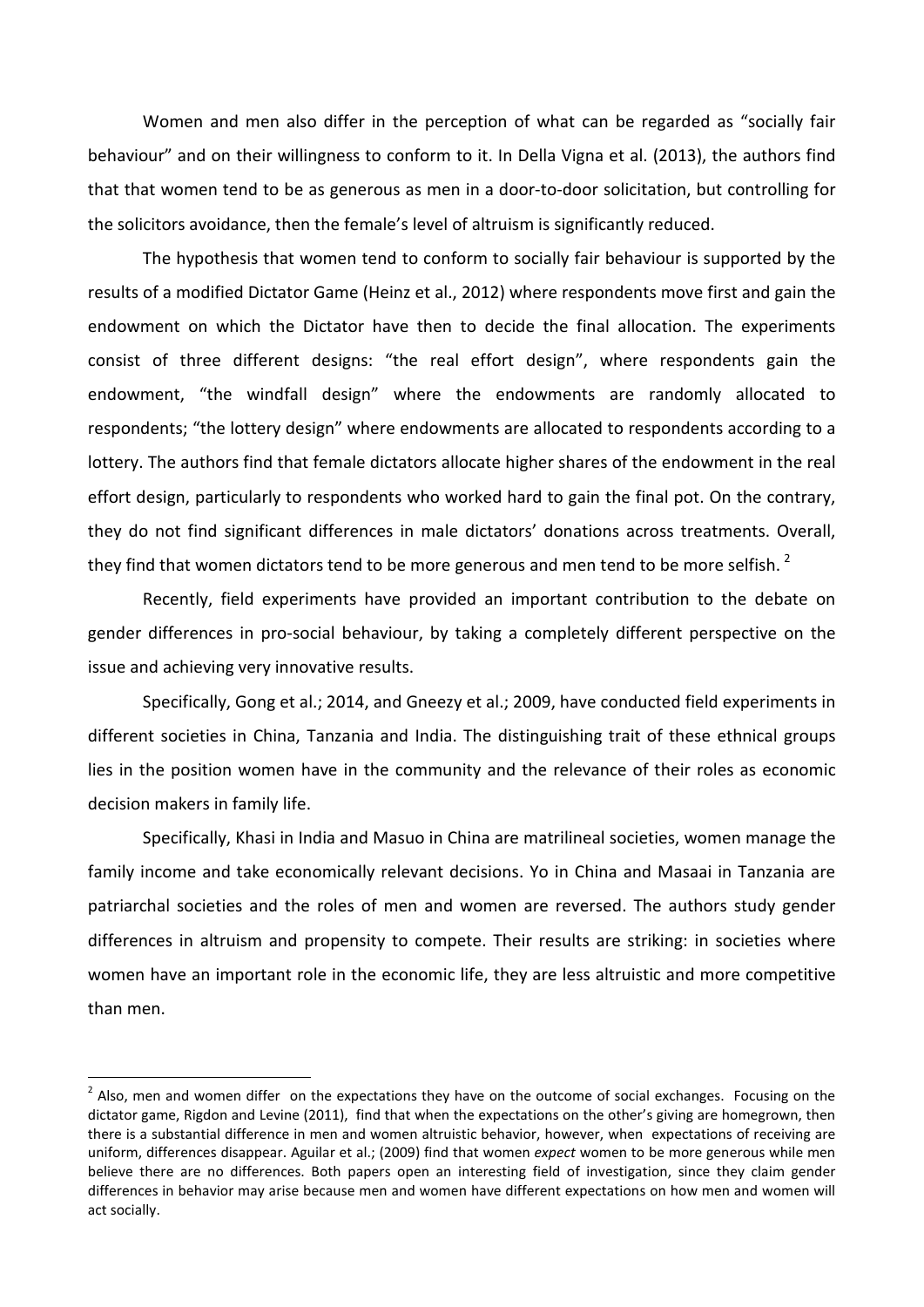To be precise, Mauso women are more selfish than Masuo men. Differences in altruism are negligible in the Yo society, a patriarchal society, where men and women have however similar roles in the family. Studying competitiveness, the results are clear cut. In the Khasi group, women are more competitive than men. Findings totally reversed in the Masaai ethnical group, where Masaai men showed a propensity to compete double that of Masaai women. The interesting point raised by these results is that there might be a missing factor in the analysis of gender differences related to the importance of the institutional culture of the society under investigation. Perhaps these findings be drawn upon to explain and compare the existing contributions on gender differences?

As stated in Gong et al.; 2014, most analyses on altruism which claim a higher female propensity to donate and to be selfless have been conducted in Western countries (US, Europe), which have a patriarchal culture and where the role of the women is much less connected to the economic life.

Thus, more than innate differences that may be confounded by social contexts or the way preferences are elicited, it may be reasonable to suppose that the patriarchal culture is playing a determining role, and that this makes women appear more tender and men more ambitious.

The experiment presented in this paper aims at providing a test to these alternative (but not mutually exclusive) points of view on gender differences in altruism.

We conducted a Dictator experiment in Southern Italy – a Western society with a profound matrilineal culture – and we introduce social influence in some sessions, in order to study whether women are more sensitive to social stimuli. In two out of the three sessions, in fact, we gave the dictator an additional piece of information, communicating how much was donated by a dictator in a different session and, in one of these sessions, also the dictator's gender.

Our final goal is to test whether culture is more important in this context than social influence, and whether female preferences are more malleable than male preferences. If culture is more important than social influence, we would expect that the reaction to the signal will be indistinguishable between men and women, and we also expect women to be significantly less generous than men.

Our results are rather striking. Analyzing the donations of 90 dictators distributed over the three sessions which constituted our experiment, we find that our dictators are – overall – rather stingy, but women are significantly less generous than men.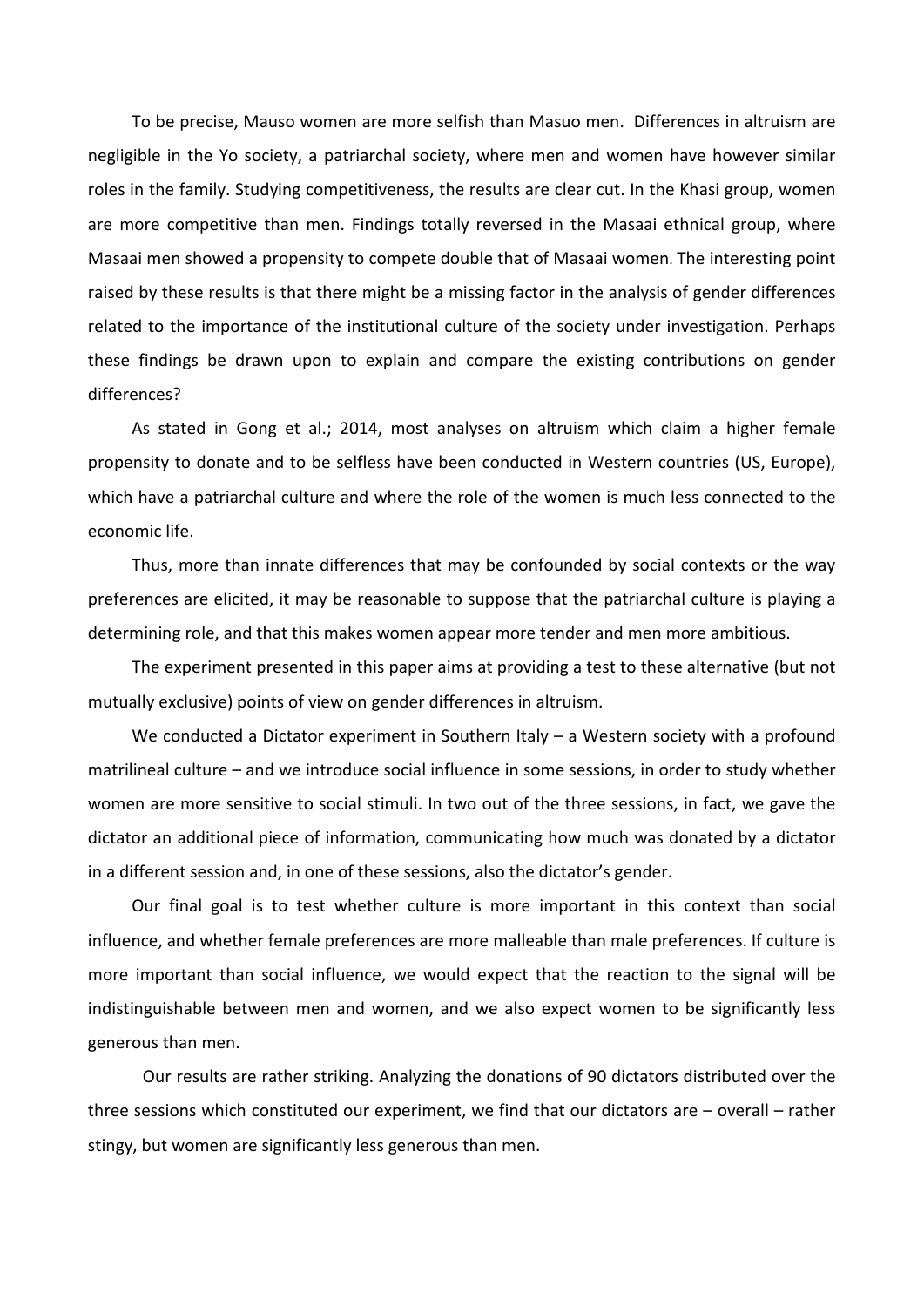We also find that both male and female dictators' donations are affected by social influence but there is no significant difference in the relative importance men and women give to the signal. However, results are more nuanced, since both genders give more importance to signals coming from dictators of the same sex, and whilst men are relatively more sensitive to social influence, the impact of the signal is greater for women.

Thus, we find that it is important to take into account the fact that the experiments were run in Southern Italy with its specific cultural context.

In fact, Italy, and especially Southern Italy, is a context in which the matrilineal culture still persists and where the role of the woman in the household is centered on managing the family finances and the role of the man is more socially oriented. Thus – as stereotypes on Italian men often suggest – women are more responsible decision makers when it comes to financial affairs, and, as a rule, young men leave the family home and take financial independent decisions relatively late in life compared to young men born into other European societies. As is the case also in Chinese culture, even when kids leave the family and live independently, the relationships with parents is so close that mothers intervene in the financial decisions also of the children' families.

In order to sketch an explanation of the origin of the matrilineal culture, it is important to recall that the specific territory where the University of Naples II is located – Caserta – is an area in which the Roman cult of the *Matres Matutae* goddess flourished and where the world's most important Museum on the *Matres Matutaes* stands. The origin of this specific cult is to be found in pre-Catholic and pagan Italian culture. The cult of the Matres Matutae (Aurora) was centered on the leading role of the woman in society and in the family, since women had the primary gift of fertility. Specifically, women were in charge of children's education and child bearing; and the villages survival chances were strictly connected to the strength and to the number of soldiers and fighters. All these activities gave women a prominent role in their social groups. The myth was annulled with the advent of Catholicism but many features of that culture still dominate Southern Italian societies.[3](#page-5-0)

<span id="page-7-0"></span> $3$  Before the Catholic advent, also a different myth – of Greek origin - had a strong impact on Southern Italian culture, which gave importance to masculinity rather than femininity and it was represented by *Priapus*, whose representation can be found in the Pompei remains. However, though, the Greek Priapus was a fertility deity, as Mates Matutae, in the Roman culture, Priapus received attention only in paintings and sculptures of erotic arts. One might observe in passing that, in modern times, the importance of female fertility as a basis for their primacy has found support in Ashley Montagu's eloquent defence of the 'Natural Superiority of Women' in his homonymous book (Montagu, 1953); Montagu's thesis is centred precisely around the ability of women to bear children.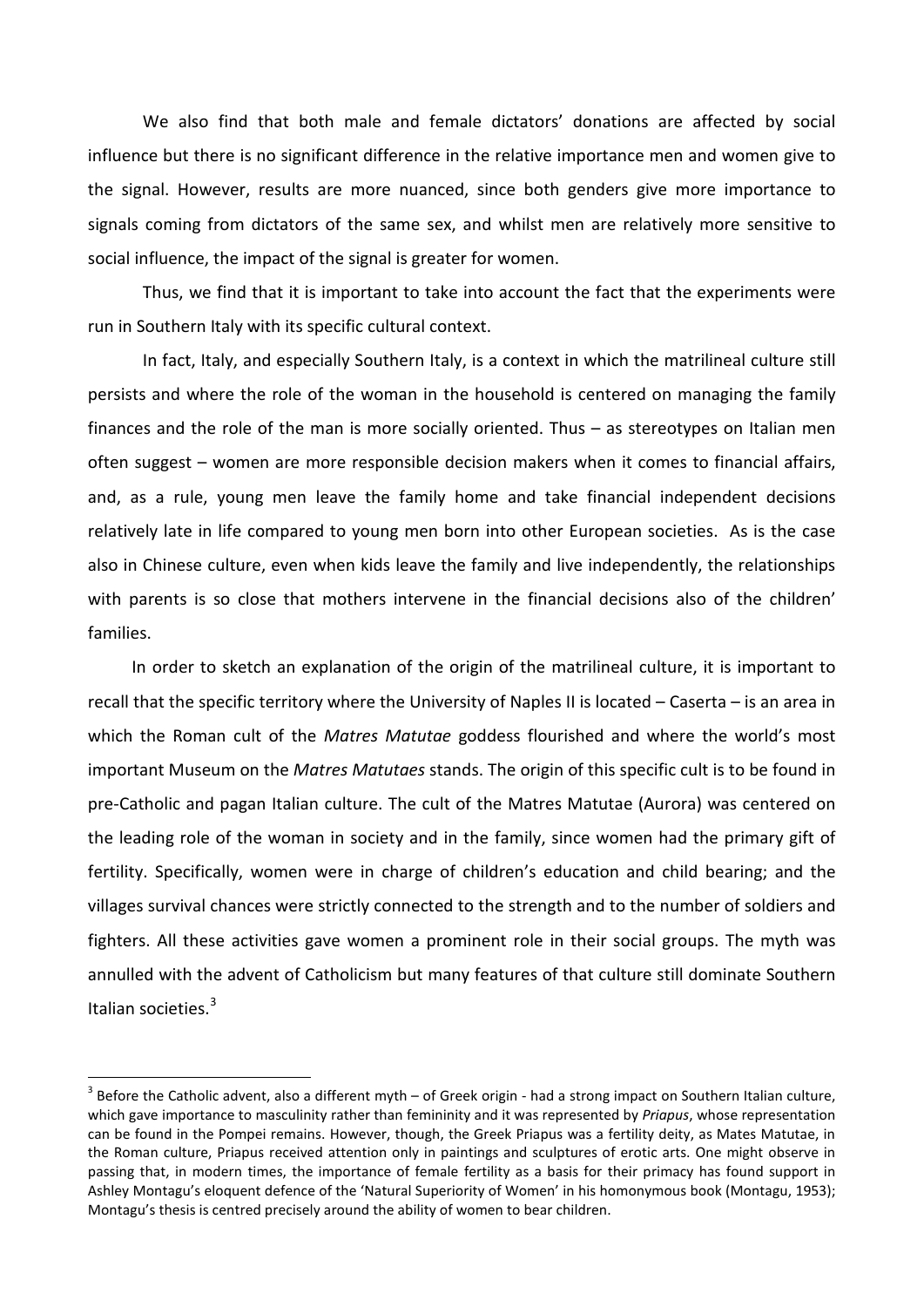The paper is organized as follows. In section 2 we describe the experimental design and state the research hypotheses; we also locate our experiment and predictions in the vast literature on gender and altruism. In section 3 we report the results of the data analysis, which helps us to provide answers to the behavioural questions. Section 4 concludes.

#### **2. Experimental design and procedures**

We implemented a modified version of the Dictator Game experiment presented in Eckel and Grossman, 1998 and Hoffman et al.; 1994. The most important aspect of these designs is that they preserve the total anonymity of individuals' choices (double blind). Dictators decide on the allocation in a condition of total isolation from other dictators and respondents, as well as experimenters. As stated in the introduction, if women and men respond differently to social cues and peers' pressure then anonymity is an important factor to measure distances between female and male donations, when social influence is introduced.

We conducted three sessions of the experiment, involving 180 subjects. All sessions were run on a single day, participants were recruited in all departments of the University and great care was devoted to check that dictators and respondents were separated and unable to communicate.<sup>[4](#page-7-0)</sup> Dictators could see that respondents were taken to a different room, and they were seated separately from each other. They received an envelope containing two sheets of papers, one for the instructions and one to indicate the player's sex.

In all sessions, only the dictator's number was reported on the envelopes (A11, A12, etc. for session 1; A21, A22, etc.; for session 2; A31, A32, etc.; for session 3) and subjects learnt their role only when reading the Instructions sheet. In sessions 2, however, in addition to the instructions and the indication of the sex, dictators could view the choice a randomly chosen dictator of session 1, and in session 3 they received also the information on the dictator's sex. Both pieces of information were contained in a small envelope enclosed in the large one.

<span id="page-8-0"></span> $4$  We also tried to enroll dictators and respondents in different colleges, to make sure that they had not met before. The experimental sessions took place in May 2014.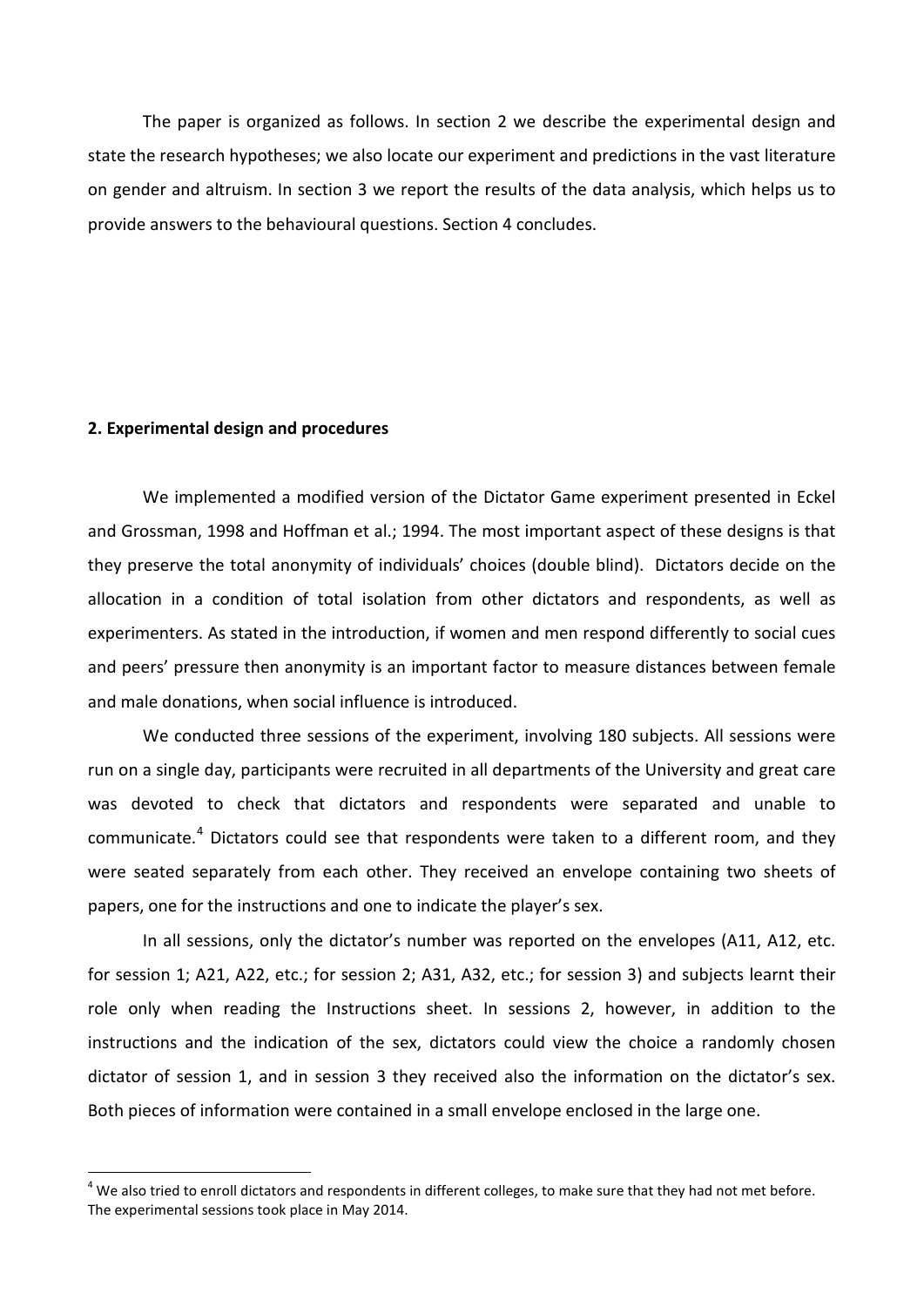At the beginning of each session, one student was randomly selected in both rooms to act as "monitor". The monitor earned a fixed amount of money, corresponding to the maximum earning of dictators. Her role consisted in forming random couples of participants and calculating the final payoffs. Upon arrival, all subjects received a participation fee of two euro, whilst the dictator's endowment was constituted of twenty experimental tokens (with an exchange rate of €0.40 per token). The endowment was reported in the Instructions sheet (see Appendix 1) and the dictator had to indicate on the same sheet how many tokens he or she wished to donate to the unknown respondent.

Once couples were formed, both monitors communicated that the experiment was over and that both dictators and respondents would collect their earnings the day after at the central secretarial student office of the University. The monitors were there checking that the individuals' payments were conducted efficiently and without mistakes.

Our design differs from the original double blind procedure in as much as subjects did not receive actual money in the envelope, but just the indication of the total number of tokens. Whilst the presence of banknotes and coins in the envelope increases realism, in our setting, it would have decreased the realism of the message delivered to dictators of sessions 2 and 3, since such information would have to be delivered to respondents either by monitors or by experimenters. The purpose of our analysis is to evaluate different responses to social influence of men and women, therefore we preferred to enhance the effect of the information.<sup>[5](#page-8-0)</sup> Table 1 sums up the main experimental aspects and the composition of the sample.

|        | Session 1 | Session 2 | Session 3 |
|--------|-----------|-----------|-----------|
|        |           |           |           |
| Male   | 20        | 17        | 21        |
| Female | 10        | 13        | 9         |

**Table 1a: Dictators' distribution by gender**

<span id="page-9-0"></span><sup>&</sup>lt;sup>5</sup> Our experimental design is similar in its procedural aspects to Servatka (2009), in as much our design adopts a between subjects' protocol; however, we replicate Eckel and Grossman (1998)' experiment without role reversal as in Servatka, where each subject plays in both roles (dictator and respondent).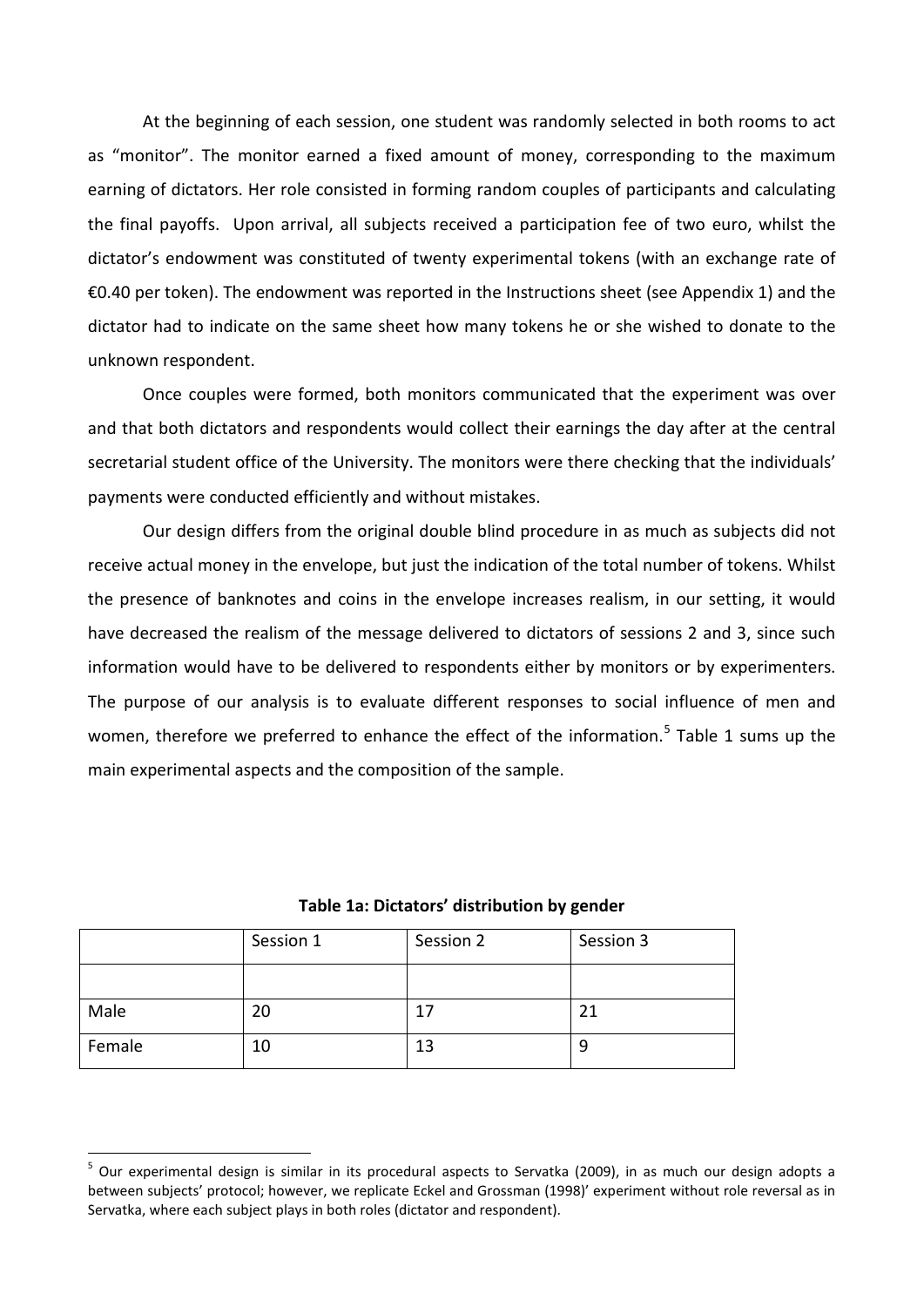### **Table 1b: Dictators' distribution by Department**[6](#page-9-0)

|           | Economics | Psychology | <b>Biology</b> | Maths | Politic |
|-----------|-----------|------------|----------------|-------|---------|
|           |           |            |                |       | Science |
| Session 1 | 10        |            |                | 5     |         |
| Session 2 | 10        | 4          | b              | 8     |         |
| Session 3 | 8         | 6          | 8              | 3     |         |

#### **2.1 Research Questions**

The analysis of the experimental evidence of Session 1 will help us to understand whether cultural and historical elements may produce a different result on women generosity, or, as in previous replications of the Dictator Game in Western countries, Italian women are more generous than Italian men. Hence,

*Research Question 1 (RQ1):* Which is the fairer sex? Are Italian women more generous than Italian men?

We are also interested in identifying the effects of social influence on men and women's choices, therefore we are interested in providing answers to the following research questions,

### *Research Question 2 (RQ2):* **Do men and women respond to social cues in the Dictator Game?**

But perhaps more importantly,

### *Research Question 3 (RQ3):* **Are women more sensitive to social influence than men?**

<span id="page-10-0"></span> $6$  We conducted a Kolmogorov-Smirnov and an Epps-Singleton test to verify whether the high proportion of students reading Economics might have affected the results, determining an overall selfish behavior from Dictators in all sessions. Both tests rejected the null hypothesis of significant differences between Economic students and students coming from other departments.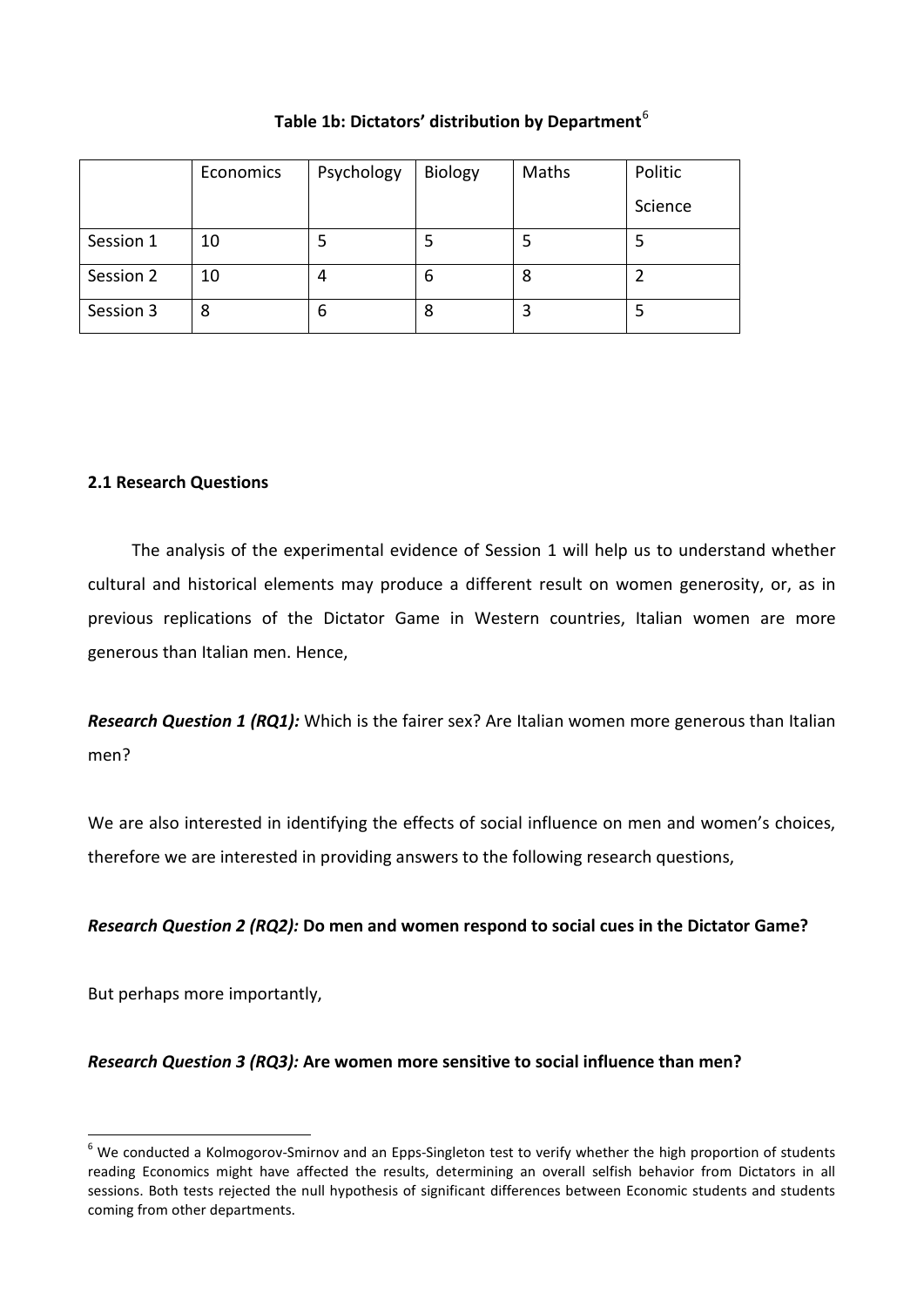If so, are women conformist, do they adapt their behaviour to what the signal is indicating (i.e.; higher generosity if peers' actions signal high levels of altruism)? Or do women react to the information by moving in the opposite direction?

Finally, many studies have found that an important aspect of the gender differences in behaviour is related to the sex composition of the social group under investigation, and to the same\different sex type of social exchanges. Here, the evidence collected in session 3 allows us to explore a novel aspect of this problem, e.g.; whether women (men) are more sensitive to peers' influence when they are observing the actions of an individual of the same or the opposite sex. Indirectly – if there exists a different response – we are claiming that women (men) trust the information they gain more (or less) when it comes from a woman (man). We therefore state the final issue to be resolved,

# *Research Question 4 (RQ4):* **Do women (men) trust information more if it comes from a female (male) dictator?**

#### **3. Data analysis**

Table 2 allows a first examination of the issue of the research Questions. In the first session with no information, women are clearly less generous than their male counterparts and this difference – and its statistical significance - falls as information is introduced in sessions 2 and, above-all session 3. Indeed the gender difference is only statistically significant (at 10%) in the first session. Gender differences are also reflected in the distribution of tokens sent; only 5 (i.e. 6%) of the 90 dictators sent over one half of their allocation and these were all men. Moreover, a further 13 dictators sent exactly half their allocation, of these 11 were men. Thus the prevalence of 'fair' or 'generous' dictators was 28% - over one in four – amongst men, but only 6% - less than one in ten – amongst women.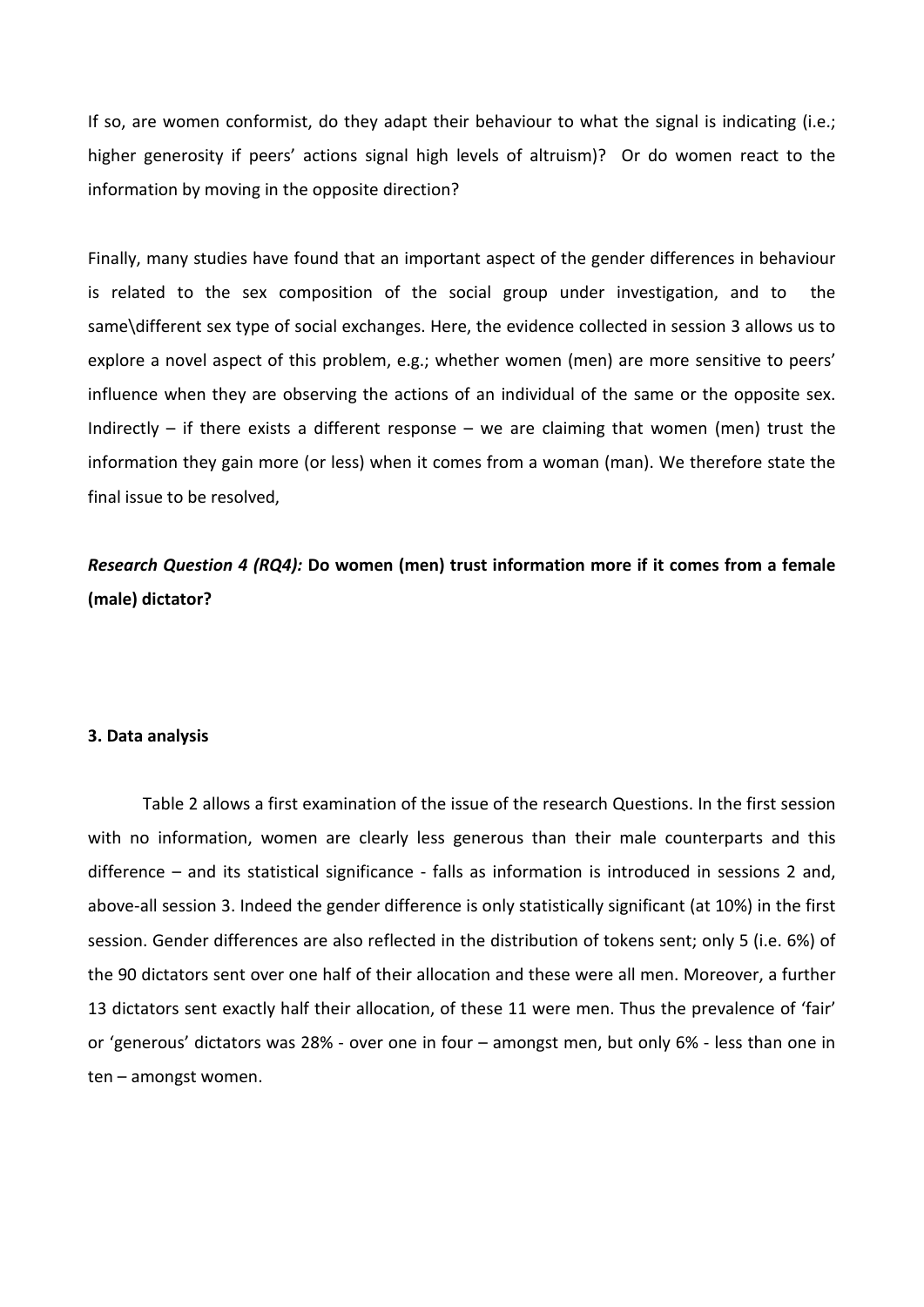|                            | Males | Females |
|----------------------------|-------|---------|
| Session 1 (no information) | 7.65  | 5.40    |
| Session 2 (information on  | 6.88  | 5.23    |
| amount sent)               |       |         |
| Session 3 (information on  |       |         |
| amount sent and gender of  | 6.29  | 6.33    |
| sender)                    |       |         |

**Table 2: Mean no. of tokens sent by gender and session**

The table provides a clear answer to Research question 1. The difference between male and female donations in session 1 is clearly statistically significant; in the context of no additional information, women are clearly stingier than men. It also is suggestive on the other questions in that the change in behaviour observed for both women (upwards) and men (downwards) provides some initial support for the idea that information is indeed playing a role and that this role differs for men and women.

Looking at this a little more formally, one finds that in sessions 2 and 3, the number of tokens sent is moderately (and similarly) correlated to the information provided to both men (r= 0.23) and women (r= 0.25). If we consider only session 3, the correlation between female behaviour and the observed donations of other female dictators jumps to 0.5, whilst the correlation between female behaviour and information falls practically to zero (r = 0.03) when this information concerns male donations. That is, women appear to respond much more readily to information on the tokens sent when this information concerns persons of their own gender.

Another way of looking at this is through the distance between information and donations. Table 3 reports the mean absolute and squared distance between male and female donations and the information on donations received by participants in the different situations. It will be observed that the distance between information and donations is always less for females than males. A second observation is that, looking at session 3 information according to the gender of the dictator and the gender of the person on whom information is provided – that is comparing the last two rows of table three – the gender 'bias' in the relevance of information begins to emerge. That is, the divergence between male information and male behaviour, and between female information and female behaviour is always less than the corresponding distance across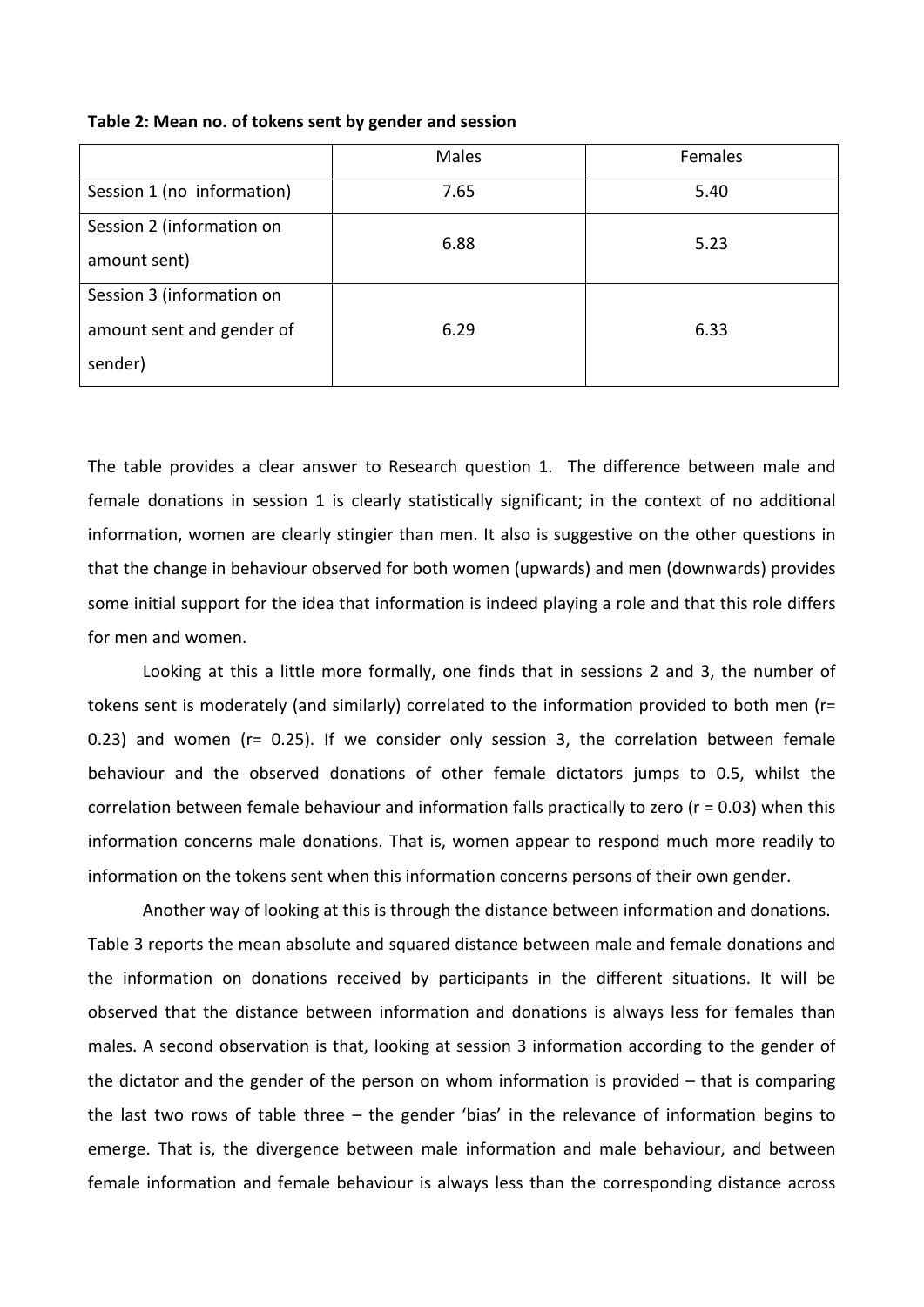genders. The substantial divergence in the mean squared difference for females according to whether the information provided regards the donations of men or women indicates also that women are particularly unified in their adherence to signals coming from female behaviour, whilst much less so when male behaviour is observed – indeed this is why the correlation coefficient is relatively high in the former case. Thus, with regard to research questions 3 and 4 above, the table suggests that indeed women are more sensitive to social information than men and that for both sexes, but particularly for women, individuals are more responsive to signals coming from persons of the same gender as opposed to from those of the opposite sex.

**Table 3: Mean absolute and squared distances between information on donations and dictator donations, by gender**

| <b>Information</b>                | Absolute difference |         | Squared difference |         |
|-----------------------------------|---------------------|---------|--------------------|---------|
|                                   | Males               | Females | Males              | Females |
| Session 2: tokens sent            | 2.53                | 2.08    | 13.12              | 12.23   |
| Session 3: tokens sent            | 3.52                | 2.89    | 19.81              | 16.89   |
| Session 3: tokens sent by males   | 3.22                | 3.17    | 15.89              | 20.50   |
| Session 3: tokens sent by females | 3.75                | 2.33    | 22.75              | 9.67    |

.

Finally, the results reported in Table 4 allow us to take the analysis one stage further. The table reports the results of running simple Poisson regressions of the number of tokens sent in each of the three sessions as a function of the gender of the dictator and the information provided. The use of the Poisson model is preferred to OLS or tobit regressions since the dependent variable, the number of tokens sent, is a positive (or zero) integer and thus a count data model is a more appropriate approach, although the estimation of either of these models produces results which are qualitatively very similar to those reported here<sup>[7](#page-10-0)</sup>.

 $<sup>7</sup>$  See. for example, Greene (2011) for a discussion and/or Cameron & Trivedi (1998) for more details on count data</sup> models. As regards the Tobit model, note that there is only one lower limit observation in the sample and dictators never sent their entire allocation. Given this, the parameter estimates are almost identical for Tobit and OLS models.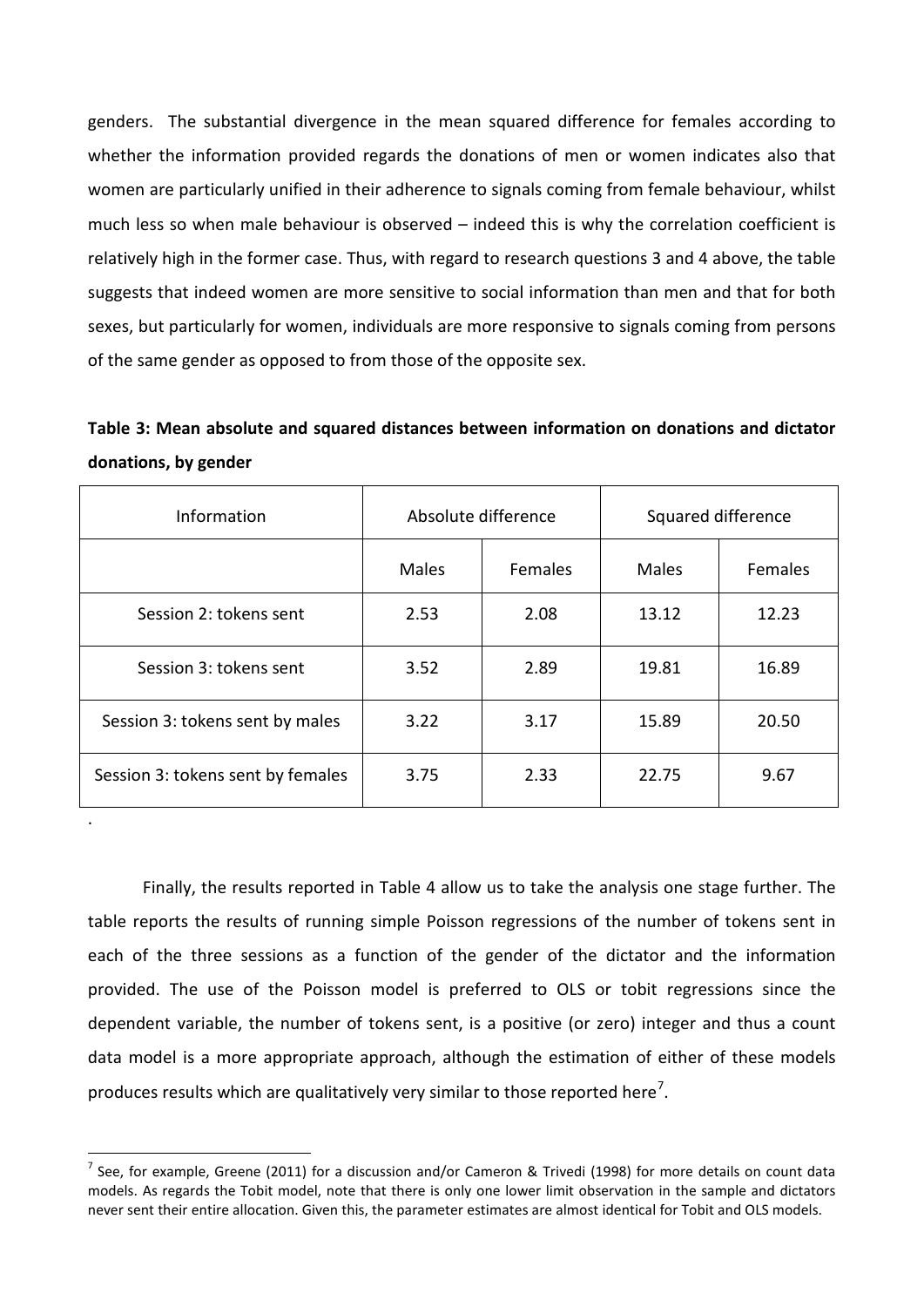The first column of the table reports the results of a model including only dummy variables for gender which was run for dictators participating in the first, no information, treatment. The second column reports results for the second session where participants were given information on the tokens sent by another player. Here the reaction of male and female dictators is separately identified. In the final column the results the third session are reported. Here players were informed about the choice of another player and whether that person was male or female. This allows us to separately identify the reactions of males and females to the information also distinguishing the reactions to persons of the same or different genders.

|                     | Session 1           | Session 2                       | Session 3                                               |
|---------------------|---------------------|---------------------------------|---------------------------------------------------------|
|                     | (No info)           | (Information on<br>tokens sent) | (Information on<br>tokens sent and<br>gender of sender) |
| <b>Male</b>         | $1.93***$<br>(.092) |                                 |                                                         |
| Tokens sent         |                     | $0.19***$ (.010)                |                                                         |
| <b>By Males</b>     |                     |                                 | $0.25***$<br>(.018)                                     |
| <b>By Females</b>   |                     |                                 | $0.18***$<br>(.013)                                     |
| <b>Female</b>       | $1.65***$ (.121)    |                                 |                                                         |
| Tokens sent         |                     | $0.18***$ (.015)                |                                                         |
| <b>By Males</b>     |                     |                                 | $0.16***$<br>(.017)                                     |
| <b>By Females</b>   |                     |                                 | $0.21***$<br>(.025)                                     |
| n                   | 30                  | 30                              | 30                                                      |
| Log-Likelihood      | $-69.68$            | $-105.32$                       | $-117.95$                                               |
| Wald test (p-value) | .000                | .000                            | .000                                                    |

**Table 4: Poisson model of tokens sent**

The results first of all confirm that women are less generous than men in the no information treatment. The difference between men and women is substantial and is statistically significant (at p < .05). In the second treatment (column 2), both males and females react strongly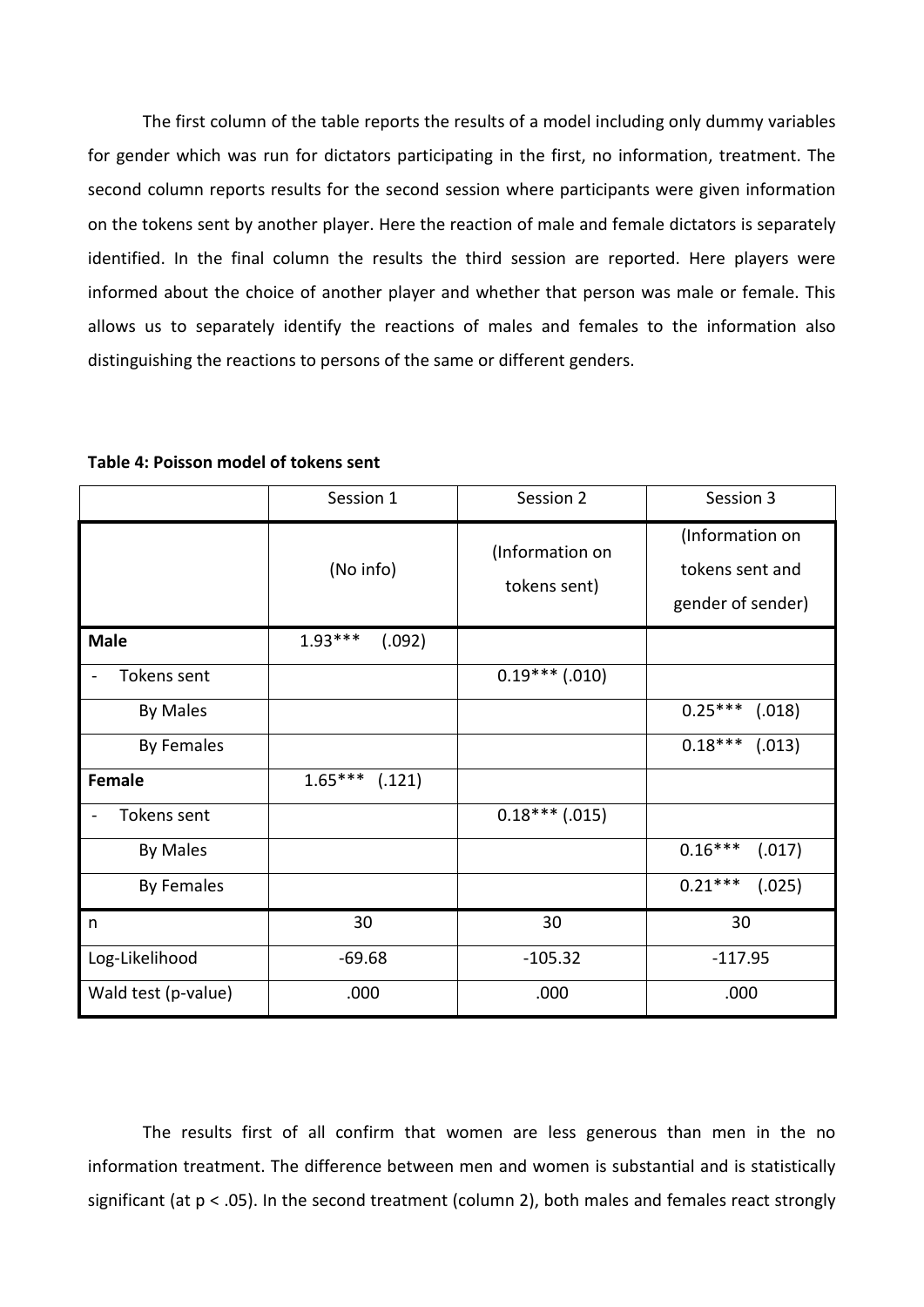to the information on another player; there is a weak suggestion that males react more strongly than females although the gender difference is clearly not statistically significant.

In the third treatment, once again it would appear that men react more strongly to information on other players than do women, although again the difference is not statistically significant. More importantly, however, the gender of the player whose information is being shared is important as is that of the recipient of the information. Specifically, males react more strongly to information on male players than they do for information on female players. For females, the reaction is similar but reversed. Women react more strongly to information when it comes concerns a female (as opposed to male) player. For men the difference in the reaction to information according to the gender of the source player is statistically significant ( $p < .01$ ) whilst for women this difference is not statistically significant at conventional levels ( $p = .15$ ). However if we jointly estimate the difference between the reaction of men and women to the same gender as compared to a different gender, this difference in reaction is clearly statistically significant (p < .01).

Taken together the results provide to basis for responding clearly to the various research questions, although there is a slight divergence in the results between the analysis of correlation and descriptive statistics on the one hand and the econometric analysis reported in table 4 on the other. The former suggest a closer relation between behaviour and information for females, whilst the latter suggests a (slightly) larger response to information for males than females. Literally interpreted, this suggests that women are more likely than men to react to social information, the male reaction to such information, where it occurs, is more substantial. We believe however, that it is fairer to conclude that the evidence presented here does not allow us to determine whether men or women are more reactive to social signals.

Thus, returning explicitly to the research questions, the evidence on RQ1 is unequivocal - in Italy, men are the 'fairer sex'; in the absence of additional information, men give more than women and they are more likely to behave fairly (dividing the allocated sum equally) or even altruistically (giving more to the recipient than they keep for themselves) than women are.

Similarly, regarding RQ2, the evidence presented here clearly supports the notion that both men and women respond to social signals; moreover, both sexes attach more weight to signals coming from members of the same sex (RQ4). On research question 3, however, the results are more mixed and nuanced; on the one hand, however, the correlation between women' plays and information on other women is relatively high  $(r = 0.5)$  and the distance between the two is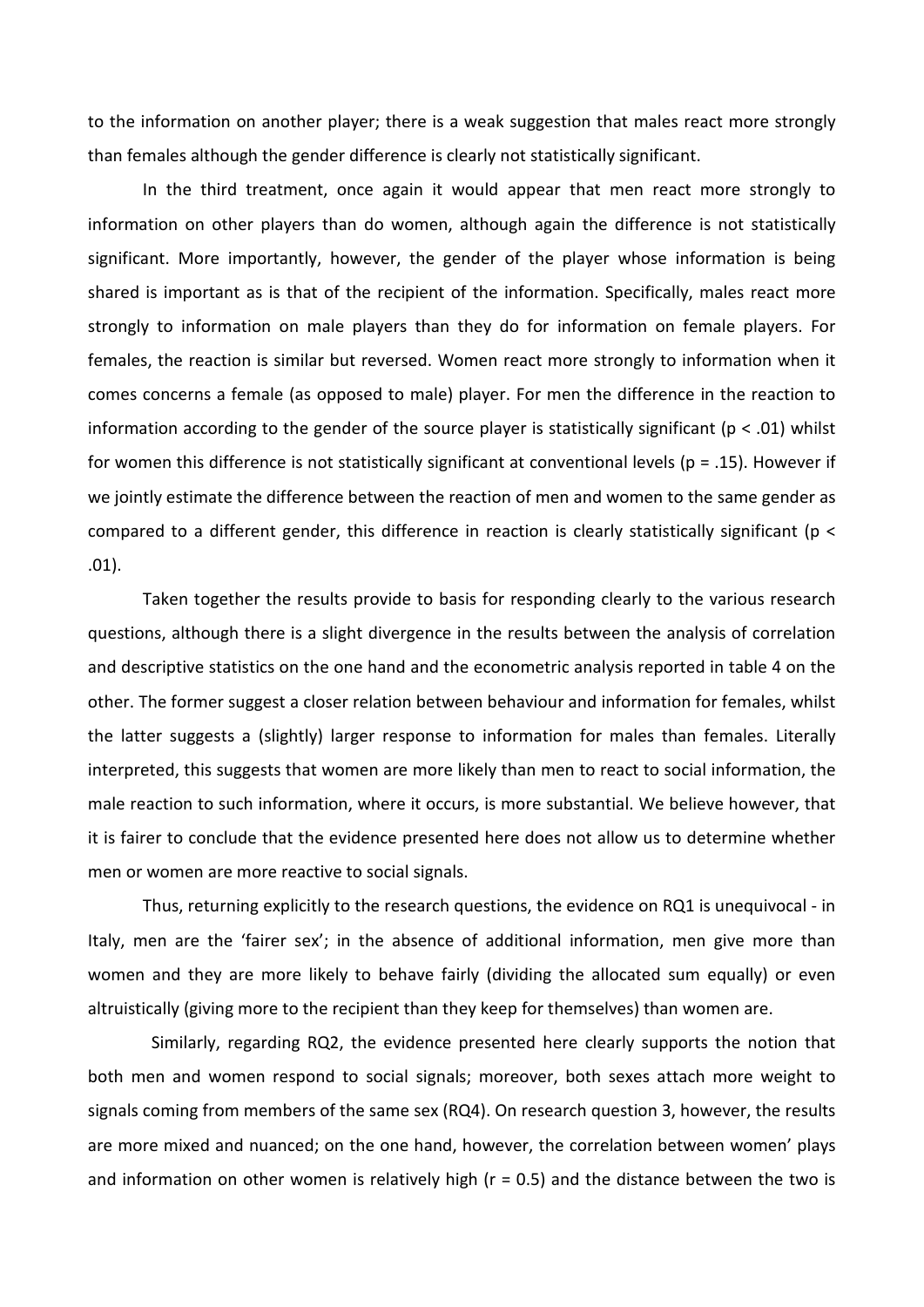relatively low – that is, women's react more closely than men do to information on other women, or either do on other men – on the other hand, the size of the impact is (slightly) smaller for women than for men. Thus, it is best to conclude that the evidence does not allow a clear answer to this question.

#### **4. Concluding remarks**

This paper has tried to provide answers to some important question related to gender differences in altruistic behaviour.

Firstly, we try to provide a preliminary response to the question as to whether Italian women are more generous than Italian men. Secondly, we address the issue of the relative importance of social cues compared to cultural factors in shaping gender differences in preferences. Finally, on the specific point of social influence, we address the question of whether the sex of the observed dictator plays a role in defining the importance that male and female dictators give to social influence.

Our results are clear cut. Women are evidently not the fairer sex in the Italian context, and both men and women alter their behaviour in response to social cues. Moreover, both men and women react more to social signals coming from others of the same sex. Whether the impact of social influence is greater for women is less clear. Women's behaviour more closely mirrors social signals particularly when it comes from other women, however the measured size of such effects where they occur is slightly larger for men than for women.

Our results thus support the notion that culture is more important than social influence in determining differences across the findings of previous work on gender differences in social preferences. Certainly, cultural factors appear to moderate the specific effects of social influence. However, much more evidence in this area is needed to confirm or modify this result.

Finally, we want to underline the usefulness of our investigation for the connected area of research centered on the study of the effect of social influence on behaviour. In fact, our experiment is suggestive of important aspects of gender differences in behaviour in economically significant social situations in the real world. Women and men appear to attribute similar weight to social information, however, a special role is played by the gender of the observed peer: in fact, both men and women seem to value signals more if they come from subjects of their same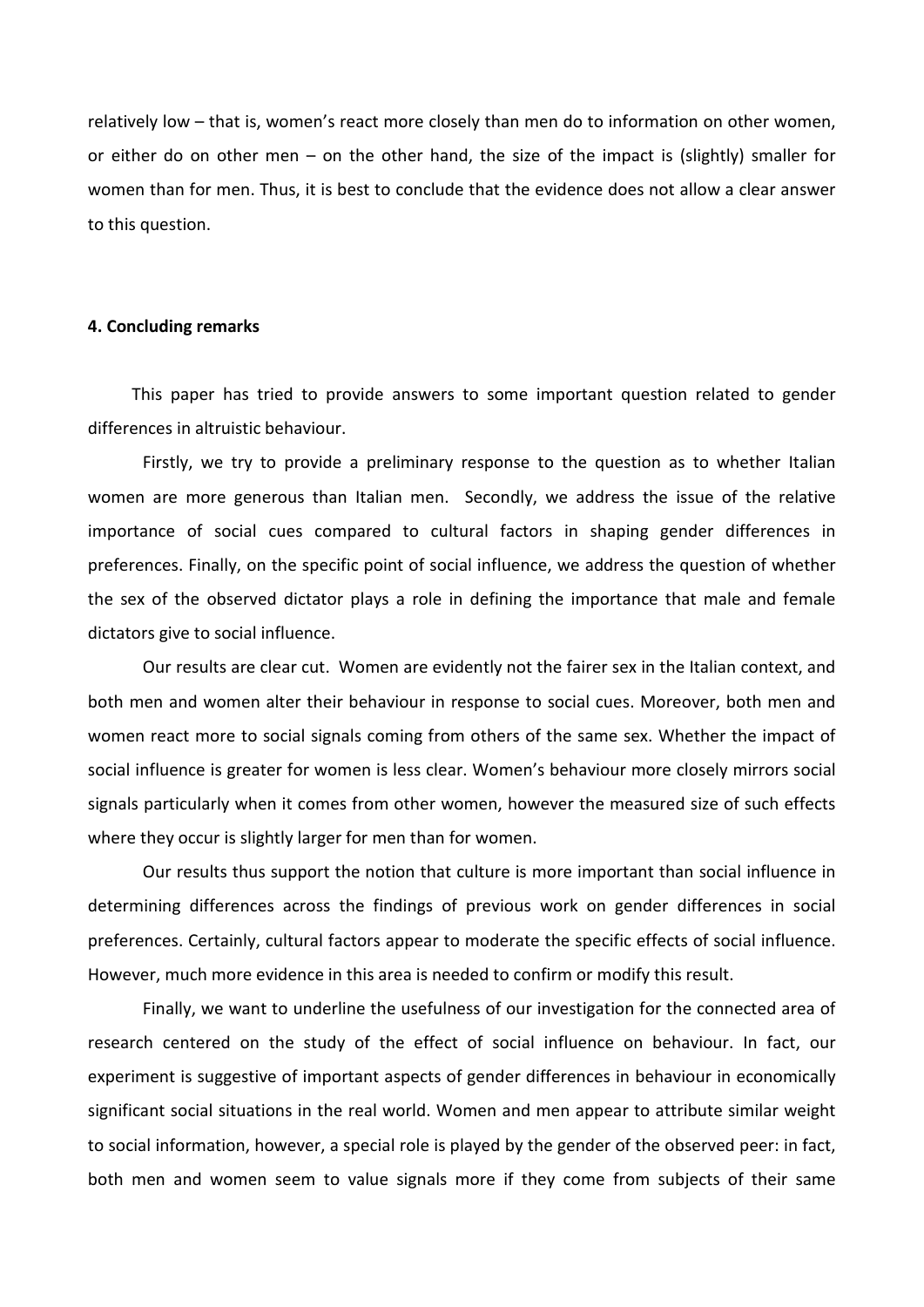gender. Therefore, due to the greater importance of same sex social signals, peer comparisons will tend to produce faster convergence of behaviour in groups and networks comprising a substantial majority of one sex, as opposed to mixed groups.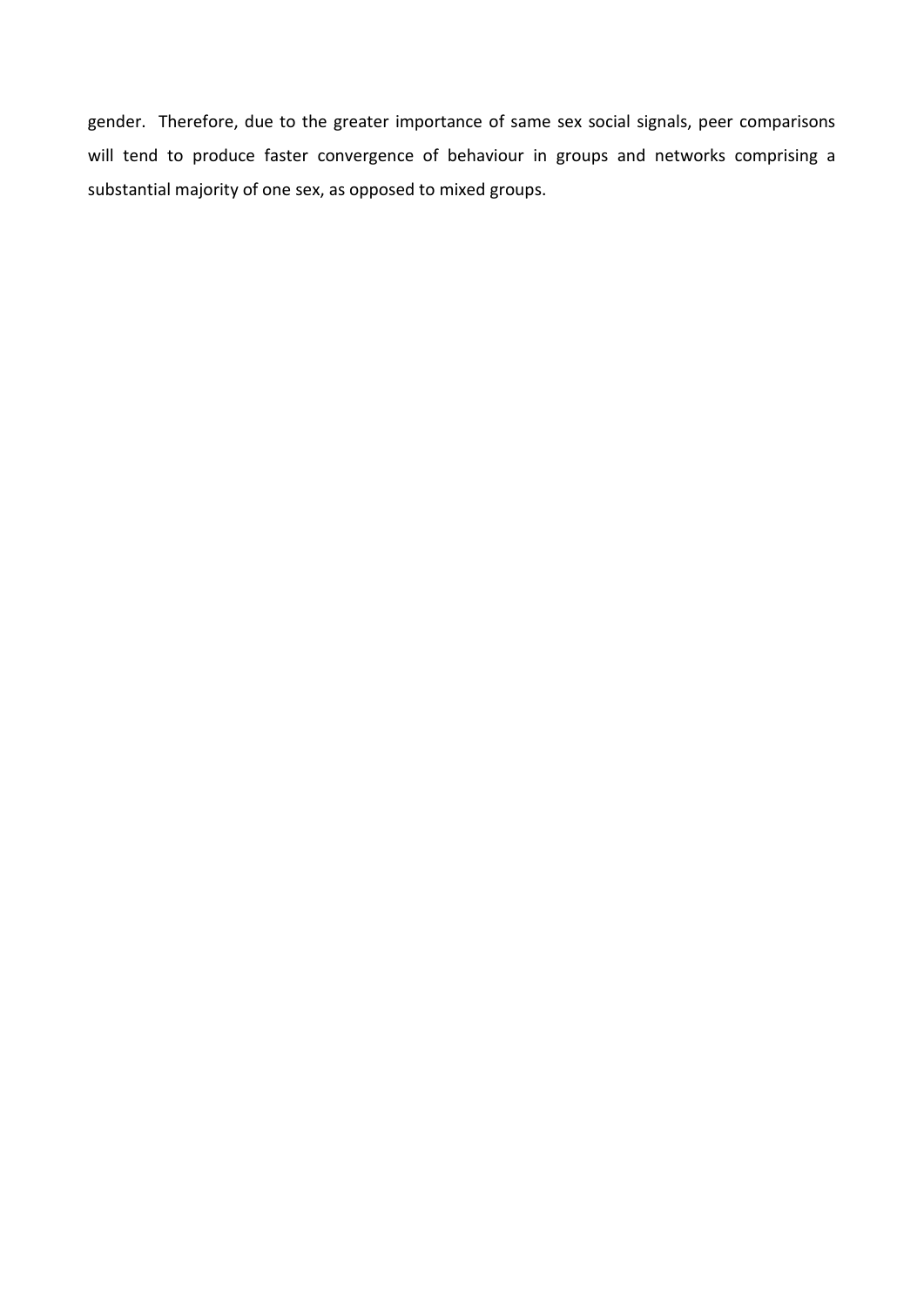#### **References**

Aguiar, F., P. Brañas-Garza, R. Cobo-Reyes, N. Jimenez and L. M. Miller, "Are women expected to be more generous?" *Experimental Economics*, 12: 93–98

Andreoni, J., and L. Vesterlund, 2001. "Which Is the Fair Sex? Gender Differences in Altruism." *Quarterly Journal of Economics*, 116(1): 293–312.

Balliet, D., S. J. Macfarlan, P. N. Li, M. Van Vugt, 2011, "Sex Differences in Cooperation: A Meta-analytic Review of Social Dilemma" Psychological Bulletin, vol. 137, n. 6, pp. 881-909.

Bolton, G. E. and E. Katok, 1995. "An Experimental Test for Gender Differences in Beneficent Behaviour." *Economics Letters*, 48(3–4): 287–92.

Cameron, A. C., and P. K. Trivedi, 1998. *Regression analysis of count data*. Cambridge University Press, Cambridge.

Cason T. and V. L. Mui, 1998. "Social influence in the sequential dictator game". *Journal of Economic Psychology*, 42, 246-265

Charness, G. and A. Rustichini, 2011. "Gender differences in cooperation with group membership", *Games and Economic Behaviour*, v. 72, [Issue](http://www.sciencedirect.com/science/journal/08998256/72/1) 1, 77–85.

Croson, R. and U. Gneezy, 2009. Gender Differences in Preferences, *Journal of Economic Literature,* 47:2*,*

Della Vigna, s., J. A. List, U. Malmendier and G. Rao, 2013. "The Importance of Being Marginal: Gender Differences in Generosity" NBER working papers, Febraury 2013.

Dufwenberg, M. and A. Muren. 2006a. "Gender Composition in Teams." *Journal of Economic Behaviour and Organization*, 61(1): 50–54.

Eckel, C. C. and P. J. Grossman, 1998. "Are Women Less Selfish than Men? Evidence from Dictator Experiments." *Economic Journal*, 108(448): 726–35.

Eckel, C. C. and P. J. Grossman. 2008a. "Differences in the Economic Decisions of Men and Women: Experimental Evidence." In *Handbook of Experimental Economics Results, Volume 1*, ed. Charles Plott and Vernon Smith, 509–19. New York: Elsevier.

Gneezy, U., K. L. Leonard and J. A. List, 2009. "Gender Differences in Competition: Evidence from a Matrilineal and a Patriarchal Society" *Econometrica*, Vol. 77, No. 5, 1637–1664

Gong, B., H. Yan and C.-L. Yang 2014, "Gender differences in the dictator experiment: evidence from the matrilineal Mosuo and the patriarchal Yi" forthcoming *Experimental Economics*

Greene, W. H. 2011, *Econometric Analysis*, 7th Edn, Prentice Hall, New Jersey.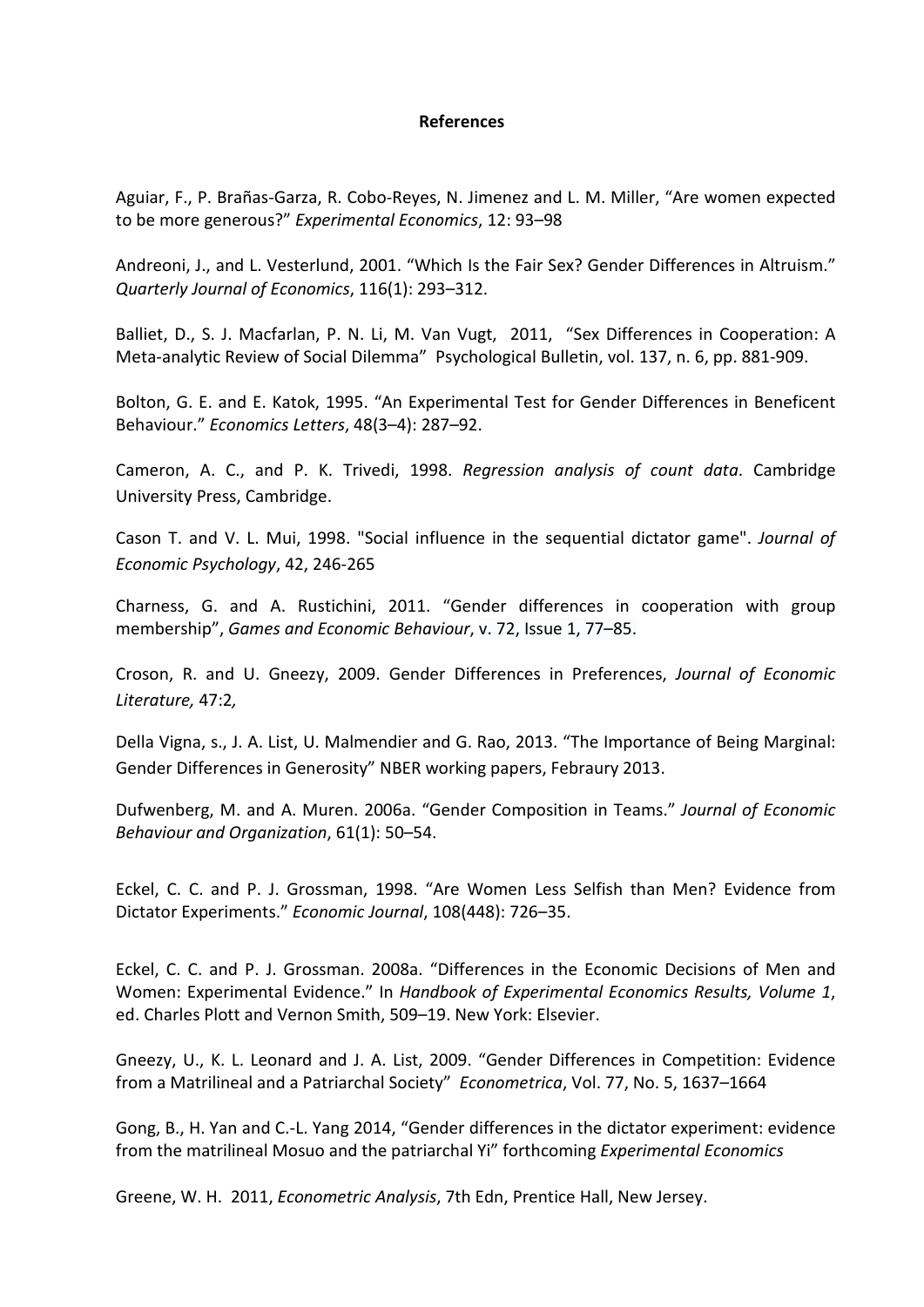Heinz, M., S. Juranek and H. A. Rau, 2012, "Do women behave more reciprocally than men? Gender differences in real effort dictator games" *Journal of Economic Behaviour & Organization* , v. 83, 195-110.

Kettner, S.L. and S. Ceccato, 2014. "Framing Matters in Gender-Paired Dictator Games" *University of Heidelberg Discussion Papers.*

Montagu, A. *The Natural Superiority of Women*, New York: Macmillan.

Rigdon M. and A. S. Levine, 2011, Gender, Expectations and the Price of Giving, SSRN working paper

Selten, R. and A. Ockenfels, 1998. "An Experimental Solidarity Game." *Journal of Economic Behaviour and Organization*, 34(4): 517–39.

Servatka M., 2009." Separating reputation, social influence, and identification effects in a dictator game". *European Economic Review,* 53, 197-209.